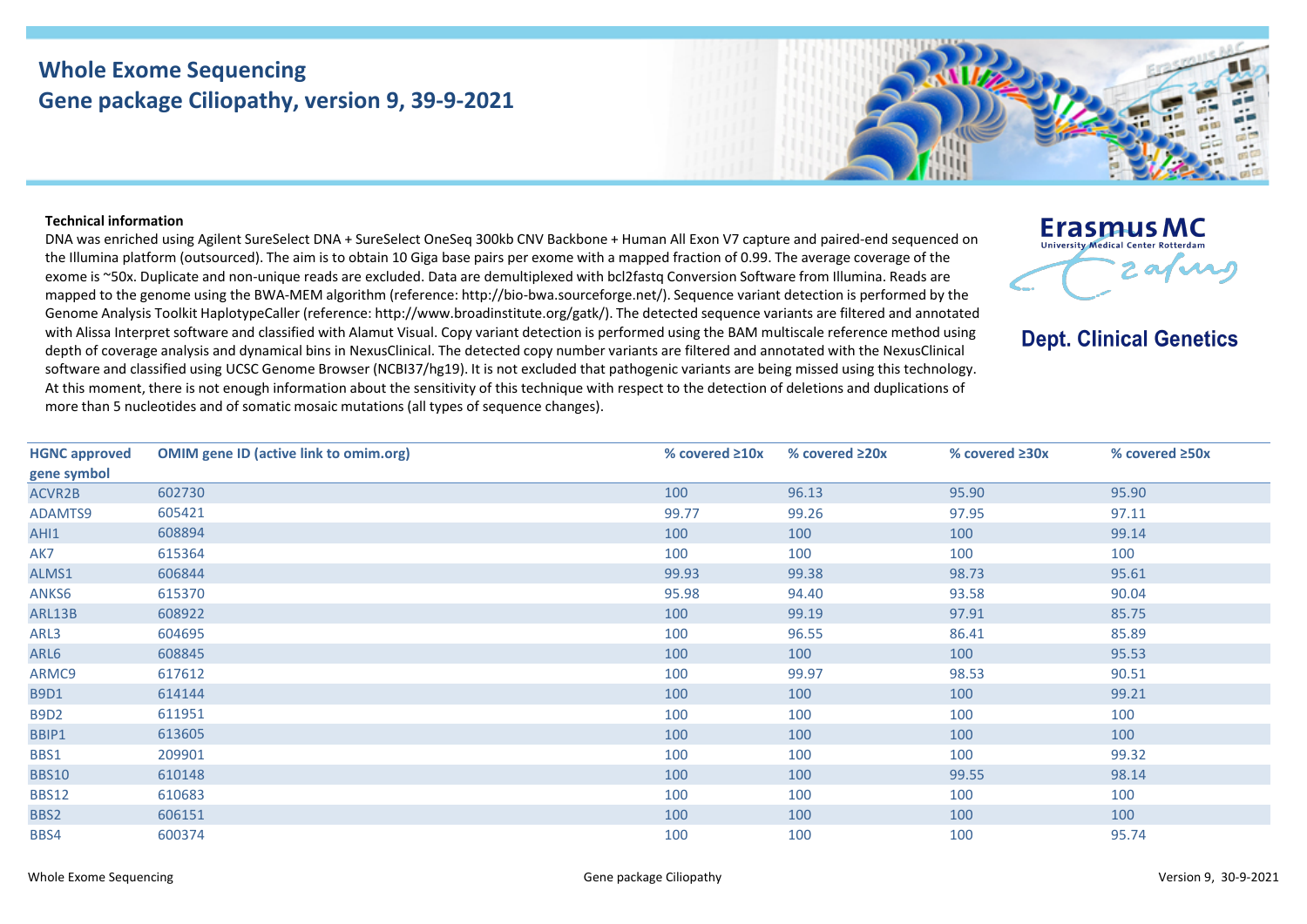| <b>HGNC approved</b>                       | <b>OMIM gene ID (active link to omim.org)</b> | % covered $\geq 10x$ | % covered $\geq 20x$ | % covered ≥30x | % covered ≥50x |
|--------------------------------------------|-----------------------------------------------|----------------------|----------------------|----------------|----------------|
| gene symbol                                |                                               |                      |                      |                |                |
| BBS5                                       | 603650                                        | 100                  | 100                  | 100            | 97.62          |
| BBS7                                       | 607590                                        | 100                  | 100                  | 99.45          | 96.44          |
| BBS9                                       | 607968                                        | 99.97                | 99.59                | 98.64          | 93.69          |
| C <sub>2</sub> C <sub>D</sub> <sub>3</sub> | 615944                                        | 100                  | 100                  | 100            | 98.84          |
| CC2D2A                                     | 612013                                        | 100                  | 99.87                | 98.46          | 91.02          |
| <b>CCDC103</b>                             | 614677                                        | 100                  | 100                  | 100            | 100            |
| CCDC28B                                    | 610162                                        | 100                  | 100                  | 100            | 88.11          |
| CCDC39                                     | 613798                                        | 100                  | 98.71                | 94.32          | 81.12          |
| CCDC40                                     | 613799                                        | 100                  | 98.72                | 96.84          | 90.17          |
| CCDC65                                     | 611088                                        | 100                  | 100                  | 99.84          | 94.11          |
| <b>CCNO</b>                                | 607752                                        | 100                  | 100                  | 100            | 94.10          |
| <b>CENPF</b>                               | 600236                                        | 100                  | 100                  | 99.71          | 96.21          |
| <b>CEP104</b>                              | 616690                                        | 100                  | 100                  | 99.86          | 97.26          |
| <b>CEP120</b>                              | 613446                                        | 100                  | 100                  | 99.84          | 96.58          |
| <b>CEP164</b>                              | 614848                                        | 100                  | 99.73                | 97.31          | 87.95          |
| <b>CEP290</b>                              | 610142                                        | 92.60                | 87.26                | 83.53          | 75.20          |
| <b>CEP41</b>                               | 610523                                        | 100                  | 100                  | 100            | 97.30          |
| CEP55                                      | 610000                                        | 100                  | 100                  | 97.13          | 81.44          |
| CEP83                                      | 615847                                        | 100                  | 90.51                | 82.41          | 72.45          |
| <b>CFAP221</b>                             | 618704                                        | 100                  | 100                  | 99.85          | 95.74          |
| <b>CFAP251</b>                             | 618146                                        | 100                  | 100                  | 99.30          | 91.35          |
| CFAP298                                    | 615494                                        | 100                  | 100                  | 100            | 97.41          |
| <b>CFAP300</b>                             | 618058                                        | 100                  | 100                  | 95.27          | 87.57          |
| <b>CFAP410</b>                             | 603191                                        | 100                  | 100                  | 98.79          | 83.09          |
| <b>CFAP418</b>                             | 614477                                        | No coverage data     |                      |                |                |
| CFAP43                                     | 617558                                        | 100                  | 100                  | 99.54          | 94.74          |
| CFAP44                                     | 617559                                        | 100                  | 99.86                | 99.33          | 94.77          |
| CFAP52                                     | 609804                                        | 100                  | 100                  | 100            | 99.74          |
| CFAP53                                     | 614759                                        | 98.88                | 95.77                | 94.24          | 87.49          |
| CFAP69                                     | 617949                                        | 99.27                | 97.62                | 95.31          | 85.62          |
| CFC1                                       | 605194                                        | 33.46                | 33.46                | 32.95          | 28.01          |
| <b>CPLANE1</b>                             | 614571                                        | 100                  | 99.26                | 97.64          | 95.07          |
| CSPP1                                      | 611654                                        | 100                  | 97.28                | 95.13          | 90.44          |
| DCDC2                                      | 605755                                        | 100                  | 99.91                | 97.33          | 88.24          |
| <b>DDX59</b>                               | 615464                                        | 100                  | 100                  | 100            | 98.45          |
| DNAAF1                                     | 613190                                        | 100                  | 100                  | 100            | 94.45          |
| DNAAF11                                    | 614930                                        | No coverage data     |                      |                |                |
| DNAAF2                                     | 612517                                        | 100                  | 100                  | 100            | 100            |
| DNAAF3                                     | 614566                                        | 100                  | 100                  | 97.36          | 84.59          |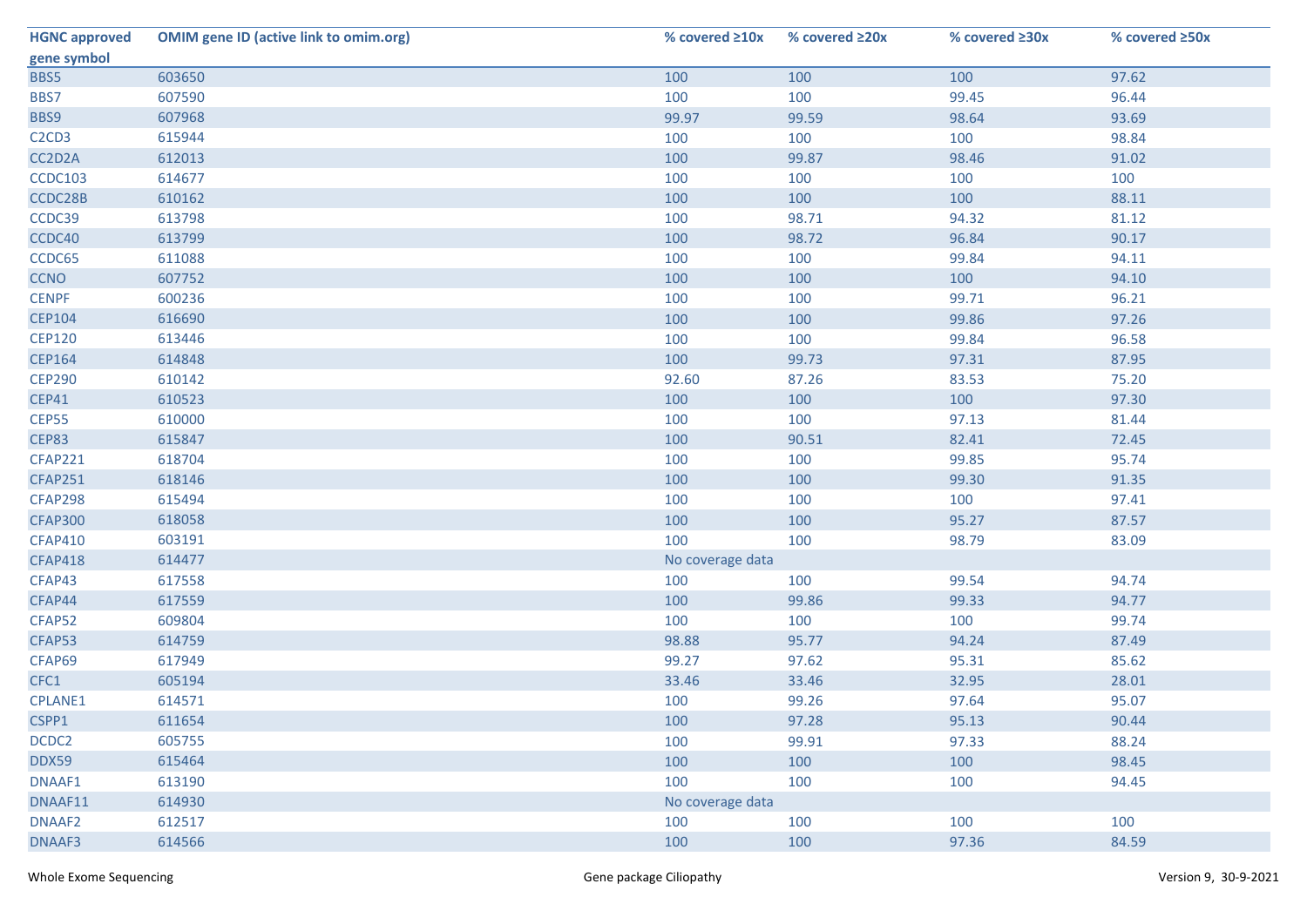| <b>HGNC approved</b> | <b>OMIM gene ID (active link to omim.org)</b> | % covered $\geq 10x$ | % covered $\geq 20x$ | % covered ≥30x | % covered ≥50x |
|----------------------|-----------------------------------------------|----------------------|----------------------|----------------|----------------|
| gene symbol          |                                               |                      |                      |                |                |
| DNAAF4               | 608706                                        | 99.06                | 92.47                | 84.93          | 81.70          |
| DNAAF5               | 614864                                        | 92.71                | 82.53                | 79.04          | 74.39          |
| DNAAF6               | 300933                                        | 100                  | 100                  | 100            | 97.77          |
| DNAH1                | 603332                                        | 100                  | 100                  | 99.55          | 96.31          |
| DNAH11               | 603339                                        | 100                  | 100                  | 99.95          | 98.30          |
| DNAH17               | 610063                                        | 100                  | 99.94                | 99.65          | 96.96          |
| DNAH <sub>5</sub>    | 603335                                        | 100                  | 99.79                | 99.00          | 97.07          |
| DNAH <sub>8</sub>    | 603337                                        | 100                  | 99.89                | 99.23          | 94.67          |
| DNAH9                | 603330                                        | 100                  | 100                  | 99.85          | 98.13          |
| DNAI1                | 604366                                        | 100                  | 100                  | 99.10          | 92.75          |
| DNAI2                | 605483                                        | 93.11                | 93.11                | 92.89          | 90.69          |
| DNAJB13              | 610263                                        | 100                  | 100                  | 100            | 100            |
| DNAL1                | 610062                                        | 100                  | 98.70                | 89.59          | 89.59          |
| DNHD1                | 617277                                        | 100                  | 100                  | 100            | 100            |
| DRC1                 | 615288                                        | 100                  | 100                  | 99.82          | 93.42          |
| DYNC2H1              | 603297                                        | 99.09                | 98.62                | 96.54          | 89.35          |
| DYNC211              | 615462                                        | 99.65                | 95.06                | 86.63          | 76.05          |
| DYNC2I2              | 613363                                        | 100                  | 100                  | 97.93          | 83.59          |
| DYNC2LI1             | 617083                                        | 100                  | 100                  | 100            | 97.37          |
| DYNLT2B              | 617353                                        | 100                  | 100                  | 100            | 100            |
| <b>ENKUR</b>         | 611025                                        | 100                  | 100                  | 100            | 100            |
| <b>EVC</b>           | 604831                                        | 94.29                | 94.26                | 93.76          | 88.41          |
| EVC <sub>2</sub>     | 607261                                        | 100                  | 99.98                | 99.01          | 94.63          |
| EXOC8                | 615283                                        | 100                  | 100                  | 100            | 100            |
| <b>FAM149B1</b>      | 618413                                        | 100                  | 100                  | 100            | 96.69          |
| FOXJ1                | 602291                                        | 100                  | 100                  | 97.39          | 87.64          |
| FSIP2                | 615796                                        | 100                  | 99.92                | 99.01          | 96.68          |
| <b>FUZ</b>           | 610622                                        | 100                  | 99.32                | 96.48          | 82.19          |
| GAS2L2               | 611398                                        | 100                  | 100                  | 100            | 98.84          |
| GAS8                 | 605178                                        | 100                  | 100                  | 100            | 96.11          |
| GDF1                 | 602880                                        | 100                  | 92.13                | 78.94          | 60.08          |
| GLIS2                | 608539                                        | 100                  | 100                  | 98.49          | 91.58          |
| <b>HYDIN</b>         | 610812                                        | 99.52                | 92.23                | 87.95          | 72.30          |
| HYLS1                | 610693                                        | 100                  | 100                  | 100            | 98.91          |
| <b>IFT122</b>        | 606045                                        | 100                  | 100                  | 99.92          | 96.77          |
| <b>IFT140</b>        | 614620                                        | 100                  | 100                  | 99.50          | 94.87          |
| <b>IFT172</b>        | 607386                                        | 100                  | 100                  | 99.99          | 98.15          |
| IFT27                | 615870                                        | 100                  | 100                  | 100            | 96.06          |
| IFT43                | 614068                                        | 100                  | 100                  | 100            | 98.88          |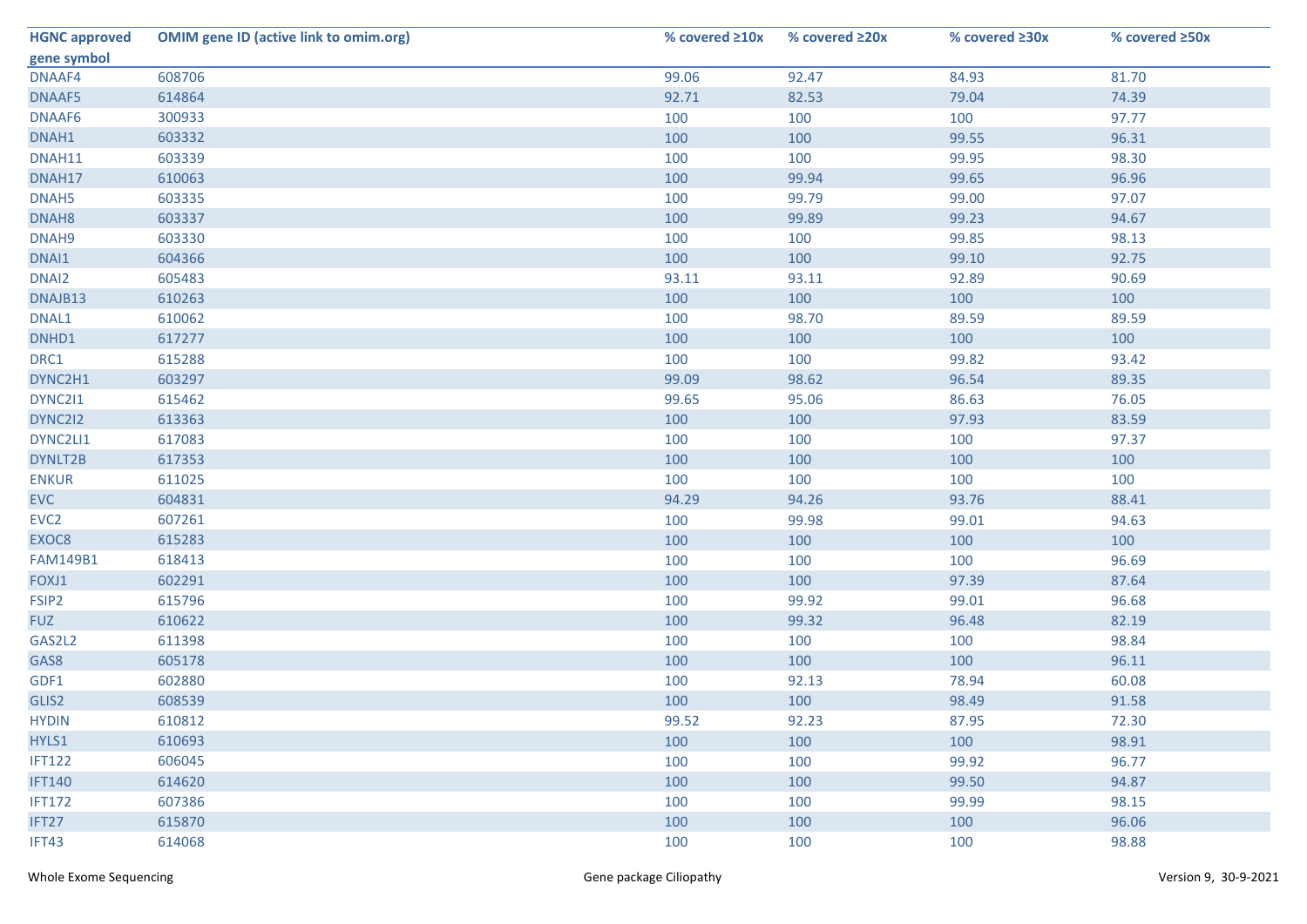| <b>HGNC approved</b> | <b>OMIM gene ID (active link to omim.org)</b> | % covered $\geq 10x$ | % covered ≥20x | % covered ≥30x | % covered ≥50x |
|----------------------|-----------------------------------------------|----------------------|----------------|----------------|----------------|
| gene symbol          |                                               |                      |                |                |                |
| IFT52                | 617094                                        | 100                  | 100            | 100            | 100            |
| IFT74                | 608040                                        | 100                  | 98.69          | 91.97          | 70.76          |
| IFT80                | 611177                                        | 100                  | 100            | 97.60          | 87.68          |
| IFT81                | 605489                                        | 100                  | 100            | 99.16          | 89.36          |
| <b>INTU</b>          | 610621                                        | 100                  | 100            | 100            | 98.30          |
| <b>INVS</b>          | 243305                                        | 100                  | 99.52          | 98.69          | 96.27          |
| IQCB1                | 609237                                        | 100                  | 100            | 100            | 99.95          |
| <b>KATNIP</b>        | 616650                                        | 100                  | 99.99          | 98.94          | 94.25          |
| KCTD3                | 613272                                        | 100                  | 99.84          | 98.09          | 94.21          |
| <b>KIAA0586</b>      | 610178                                        | 100                  | 100            | 98.11          | 89.90          |
| <b>KIAA0753</b>      | 617112                                        | 100                  | 100            | 100            | 98.24          |
| <b>KIF14</b>         | 611279                                        | 99.95                | 98.35          | 96.65          | 90.83          |
| KIF7                 | 611254                                        | 99.84                | 96.33          | 91.96          | 81.11          |
| LBR                  | 600024                                        | 100                  | 100            | 99.57          | 94.18          |
| LCA5                 | 611408                                        | 100                  | 100            | 100            | 97.80          |
| LEFTY2               | 601877                                        | 100                  | 100            | 100            | 97.71          |
| LRRC56               | 618227                                        | 100                  | 100            | 99.11          | 85.02          |
| LZTFL1               | 606568                                        | 100                  | 97.97          | 88.39          | 76.98          |
| MAPKBP1              | 616786                                        | 100                  | 99.83          | 98.92          | 94.81          |
| <b>MCIDAS</b>        | 614086                                        | 100                  | 100            | 100            | 97.53          |
| <b>MKKS</b>          | 604896                                        | 100                  | 100            | 100            | 100            |
| MKS1                 | 609883                                        | 100                  | 99.80          | 98.92          | 94.23          |
| MMP23A               | 603320                                        | No coverage data     |                |                |                |
| NCAPG2               | 608532                                        | 100                  | 99.88          | 98.37          | 92.17          |
| NEK1                 | 604588                                        | 100                  | 98.90          | 97.43          | 90.88          |
| <b>NEK10</b>         | 618726                                        | 100                  | 100            | 99.49          | 95.27          |
| NEK8                 | 609799                                        | 100                  | 100            | 100            | 96.49          |
| NME5                 | 603575                                        | 100                  | 100            | 100            | 100            |
| NME7                 | 613465                                        | 100                  | 100            | 98.90          | 92.11          |
| NME8                 | 607421                                        | 100                  | 100            | 97.02          | 86.82          |
| <b>NODAL</b>         | 601265                                        | 100                  | 100            | 100            | 100            |
| NPHP1                | 607100                                        | 96.88                | 96.88          | 96.88          | 94.79          |
| NPHP3                | 608002                                        | 100                  | 100            | 98.75          | 92.34          |
| NPHP4                | 607215                                        | 100                  | 100            | 99.64          | 93.51          |
| <b>OCRL</b>          | 300535                                        | 98.15                | 98.15          | 98.15          | 97.93          |
| ODAD1                | 615038                                        | 96.25                | 96.25          | 94.94          | 85.96          |
| ODAD <sub>2</sub>    | 615408                                        | 100                  | 97.48          | 95.64          | 90.36          |
| ODAD <sub>3</sub>    | 615956                                        | 100                  | 99.85          | 98.22          | 92.47          |
| ODAD4                | 617095                                        | 100                  | 100            | 99.95          | 89.79          |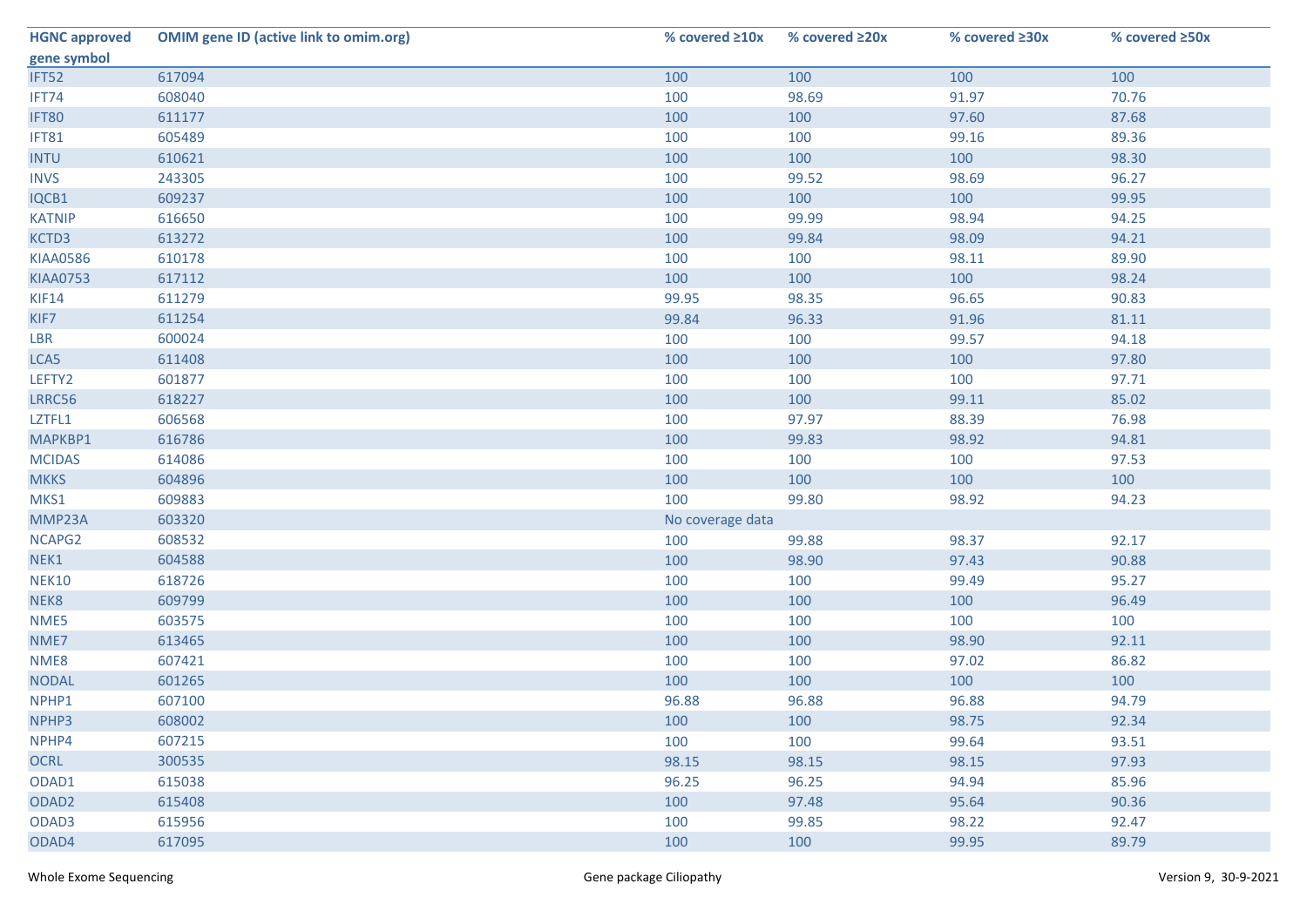| <b>HGNC approved</b> | <b>OMIM gene ID (active link to omim.org)</b> | % covered $\geq 10x$ | % covered ≥20x | % covered $\geq 30x$ | % covered ≥50x |
|----------------------|-----------------------------------------------|----------------------|----------------|----------------------|----------------|
| gene symbol          |                                               |                      |                |                      |                |
| OFD1                 | 300170                                        | 100                  | 99.66          | 98.24                | 86.94          |
| PDE6D                | 602676                                        | 100                  | 100            | 100                  | 100            |
| PIBF1                | 607532                                        | 100                  | 99.87          | 96.85                | 73.75          |
| PIK3C2A              | 603601                                        | 100                  | 100            | 99.92                | 96.88          |
| PKD1                 | 601313                                        | 96.27                | 92.17          | 86.63                | 73.20          |
| PKD <sub>2</sub>     | 173910                                        | 100                  | 95.72          | 91.21                | 81.94          |
| PKHD1                | 606702                                        | 100                  | 100            | 99.97                | 98.72          |
| <b>PMPCA</b>         | 613036                                        | 100                  | 100            | 99.05                | 93.22          |
| POC1A                | 614783                                        | 100                  | 100            | 100                  | 97.36          |
| PTHB1                | 607968                                        | No coverage data     |                |                      |                |
| <b>RPGR</b>          | 312610                                        | 76.88                | 72.78          | 69.77                | 60.46          |
| RPGRIP1              | 605446                                        | 100                  | 100            | 99.86                | 98.24          |
| RPGRIP1L             | 610937                                        | 99.64                | 97.81          | 94.99                | 91.37          |
| RSPH1                | 609314                                        | 100                  | 100            | 98.56                | 85.41          |
| RSPH3                | 615876                                        | 100                  | 100            | 100                  | 98.15          |
| RSPH4A               | 612647                                        | 100                  | 100            | 100                  | 99.96          |
| RSPH9                | 612648                                        | 100                  | 100            | 100                  | 99.52          |
| SCLT1                | 611399                                        | 93.08                | 77.58          | 73.49                | 57.89          |
| SDCCAG8              | 613524                                        | 100                  | 100            | 98.97                | 90.75          |
| SPAG1                | 603395                                        | 100                  | 97.13          | 93.05                | 77.63          |
| SPATA7               | 609868                                        | 100                  | 97.79          | 92.05                | 83.41          |
| SPEF2                | 610172                                        | 100                  | 99.73          | 98.08                | 93.72          |
| STK36                | 607652                                        | 100                  | 100            | 99.63                | 98.77          |
| <b>SUFU</b>          | 607035                                        | 100                  | 100            | 99.97                | 96.69          |
| <b>TBC1D32</b>       | 615867                                        | 99.87                | 95.71          | 91.73                | 83.01          |
| TCTN1                | 609863                                        | 100                  | 100            | 100                  | 100            |
| TCTN <sub>2</sub>    | 613846                                        | 100                  | 100            | 100                  | 96.98          |
| TCTN3                | 613847                                        | 100                  | 100            | 100                  | 98.86          |
| <b>TMEM107</b>       | 616183                                        | 100                  | 100            | 100                  | 100            |
| <b>TMEM138</b>       | 614459                                        | 100                  | 100            | 100                  | 100            |
| <b>TMEM216</b>       | 613277                                        | 100                  | 100            | 100                  | 100            |
| <b>TMEM218</b>       | 619285                                        | 100                  | 100            | 100                  | 95.13          |
| <b>TMEM231</b>       | 614949                                        | 100                  | 100            | 100                  | 97.47          |
| <b>TMEM237</b>       | 614423                                        | 100                  | 100            | 96.66                | 94.14          |
| <b>TMEM260</b>       | 617449                                        | 100                  | 100            | 98.85                | 94.41          |
| TMEM67               | 609884                                        | 100                  | 100            | 99.45                | 90.94          |
| TOGARAM1             | 617618                                        | 100                  | 100            | 99.18                | 95.78          |
| TRAF3IP1             | 607380                                        | 100                  | 99.05          | 94.07                | 74.99          |
| TRIM32               | 602290                                        | 100                  | 100            | 100                  | 100            |